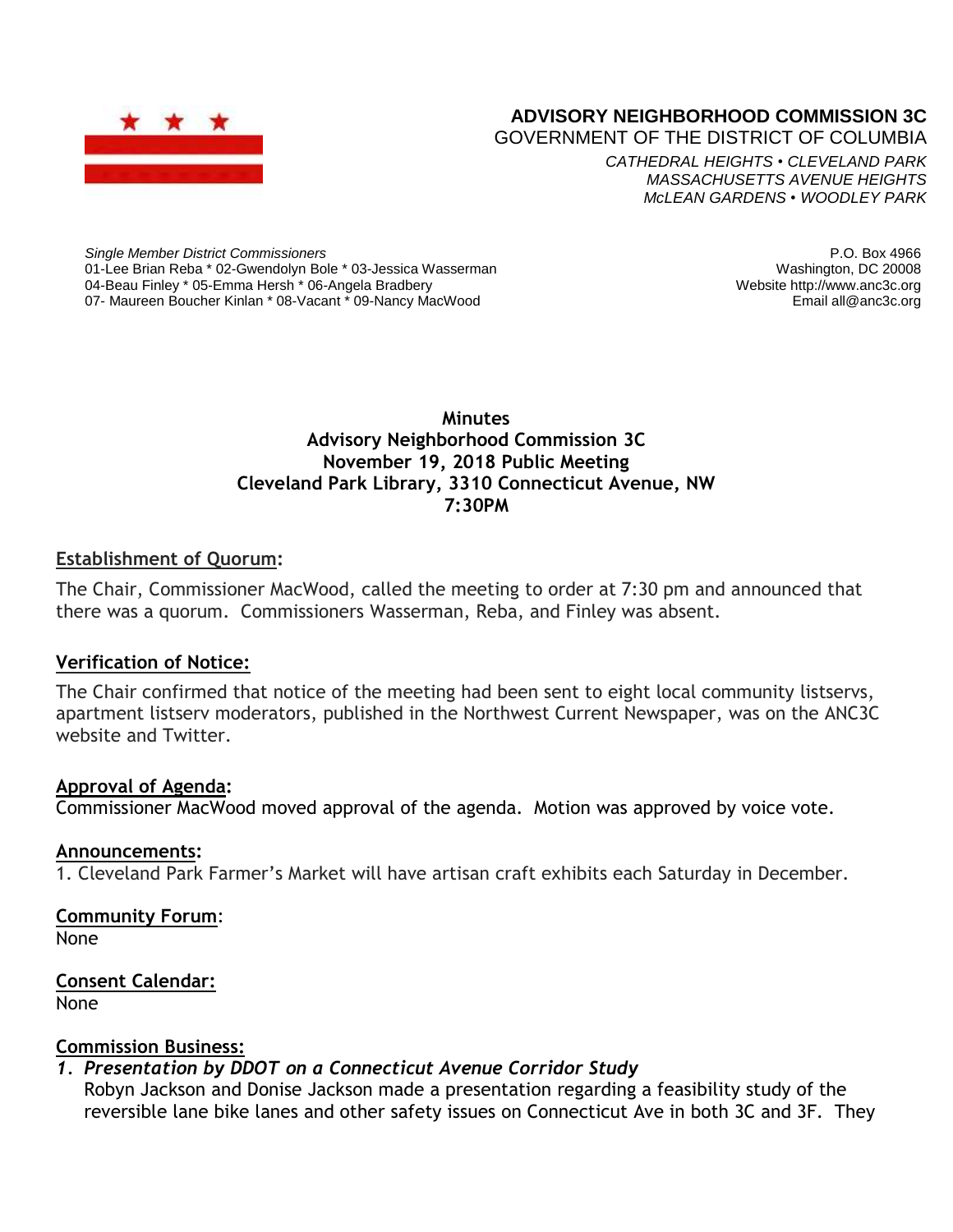will have a Contractor for the study by June for a 9-month study and finally they would release a report. Contact: [Robyn.jackson@dc.gov](mailto:Robyn.jackson@dc.gov) 202-671-5110 Commissioner Reba arrived at the meeting.

- *2. Consideration of a Historic Preservation Review Board application (HPA-#18-534) for a three-story rear addition at 3300 Newark Street NW* Commissioner MacWood read and moved the resolution. Motion was approved by voice vote. See Attachment A.
- *3. Consideration of a Historic Preservation Review Board application (HPA #19-041) to rotate contributing house and construct an addition for multi-family use for 3219 Wisconsin Avenue NW*

Commissioner MacWood read and moved the resolution. Motion was approved by voice vote. See Attachment B.

- *4. Consideration of a Historic Preservation Review Board application to modify side elevation and add two stories to rear elevation for 3426 Macomb Street NW* Commissioner MacWood read and moved the resolution. Motion was approved by voice vote. See Attachment C. Contact: Scott Rosenbaum Zaras & Neudorfer Architects [srosenbaum@ZNarchitects.com](mailto:srosenbaum@ZNarchitects.com)
- *5. Consideration of a Foreign Missions Board of Zoning Adjustment application to transfer use from embassy residence to consulate for the Embassy of Nepal at 2730 34th Place NW* Commissioner MacWood read and moved the resolution. Motion was approved by voice vote. See Attachment D.

Attorney Julius Bodie presented information.

*6. Consideration of Letter to DPR and DGS regarding Hearst Park Pool & Renovation Project* Commissioner Hersh read and moved the letter. Motion was approved by voice vote. See Attachment E.

### **Other Business:**

Commissioner Bole moved adoption of the October 15, 2018 minutes. Motion was approved by voice vote.

SMD reports: Cancelled due to limited time.

### **Adjournment:**

Commissioner MacWood moved to adjourn the meeting. Motion was approved by voice vote. Meeting adjourned at 8:58 p.m.

Attested by

Swendobyn 7 bola

Gwendolyn Bole, Secretary, on December 17, 2018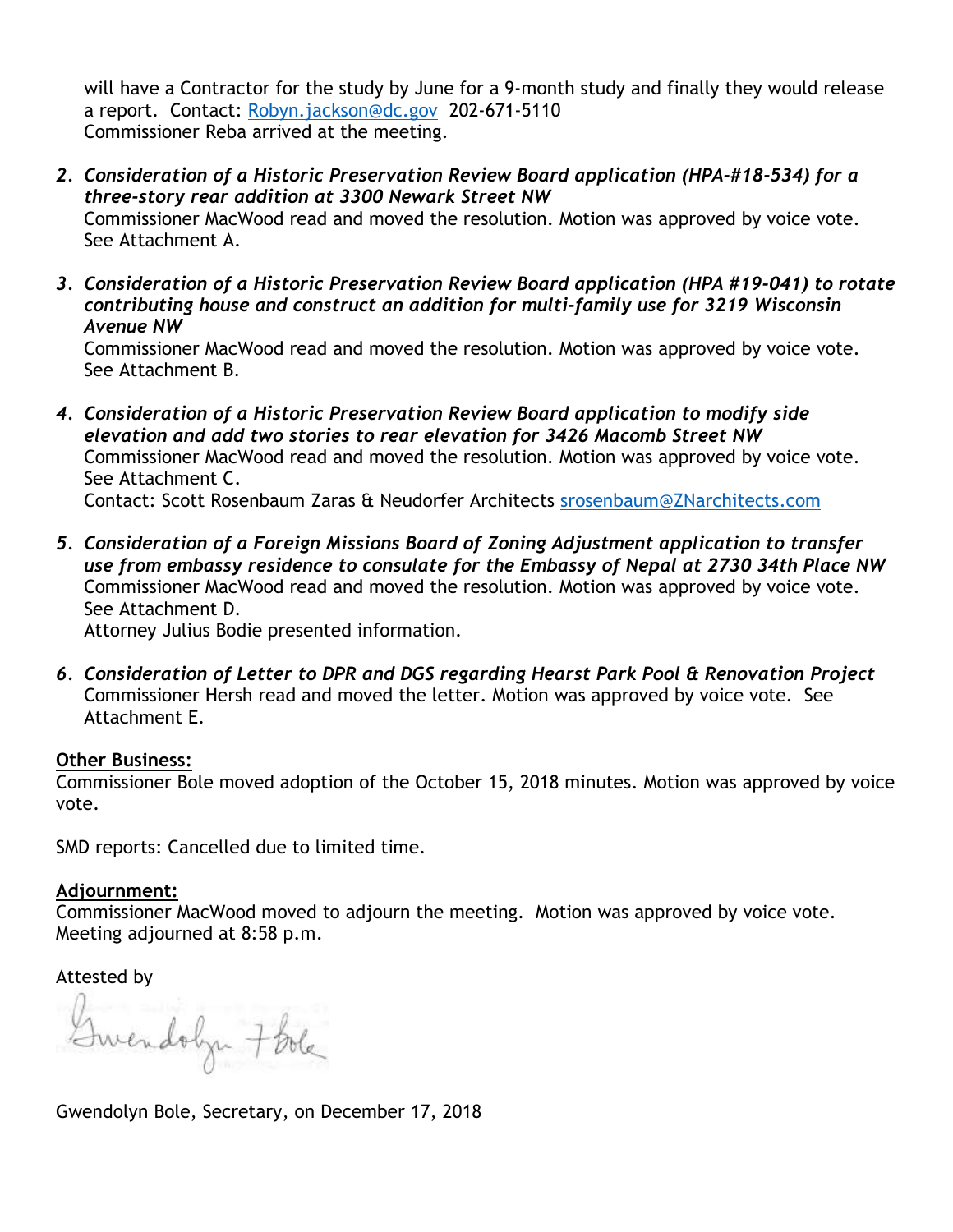*These minutes were approved by a voice vote on December 17, 2018 at a scheduled and noticed public meeting of ANC 3C at which a quorum (a minimum of 5 of 9 commissioners) was present.*

### **Attachment A:**

# **ANC3C Resolution 2018-036 Regarding Historic Preservation Review Board Application for 3300 Newark Street NW for Addition and Decks**

Whereas, the owner of 3300 Newark St., a contributing house in the Cleveland Park Historic District, filed with the DC Historic Preservation Review Board (HPRB) for concept approval to replace an 11-foot, 8-inch addition with an 18-foot addition that would be approximately 2 feet taller, HPA 18-534; and

Whereas, the ANC approved Resolution 2018-032 at the September 2018 public meeting that urged a more simplified design that preserved the prominence and character of the original contributing house, and limited encroachment on the ravine; and

Whereas, the owner submitted revised drawings at the September HPRB meeting that the ANC had not reviewed, and thus, the HPRB postponed its decision until the ANC and the Cleveland Park Historic Society (CPHS) Architectural Review Committee (ARC) could evaluate the plans; and

Whereas, the revised plans responded to recommendations from the Historic Preservation Office and included additional setbacks from the original structure on the east and west sides, as well as architectural design improvements and a 4-foot reduction in the depth of the deck; and

Whereas, the ARC's most recent report on October 8, 2018 stated that

The ARC suggests that the depth of the addition be reduced even further, by up to 4 feet, in recognition of the fact that the ravine is at one of its most steep points behind this house. The deck should follow the reduced depth of the house as it steps back from this curve in the ravine; and

Whereas, more than thirty Cleveland Park residents, some of whom live on the ravine, have written to the ANC strongly recommending a 4 to 6-foot reduction in the depth of the addition, and a corresponding reduction in the decks; and

Whereas, in March 2007 when the HPRB reviewed a proposed rear addition at 3316 Newark St., Anne Lewis, an architect member of the board, stated

We look at this ravine as a contributing feature to the historic district in the future and give it the same weight that we would give any of the other things that we deal with, such as uniformity of street façade, height and so forth and in the future, consider any intrusion to this ravine seriously because those of us who are familiar with the area know this ravine, agree with what you say as neighbors, this is a defining feature of the district.

And the HPRB Chair, Tersh Boasberg, concluded

I think what we all say is true, I mean it is character defining – the ravine is a character defining element:

Be It Resolved, that ANC 3C appreciates and recognizes the applicant's effort to reduce the massing and simplify the design resulting in a more compatible addition;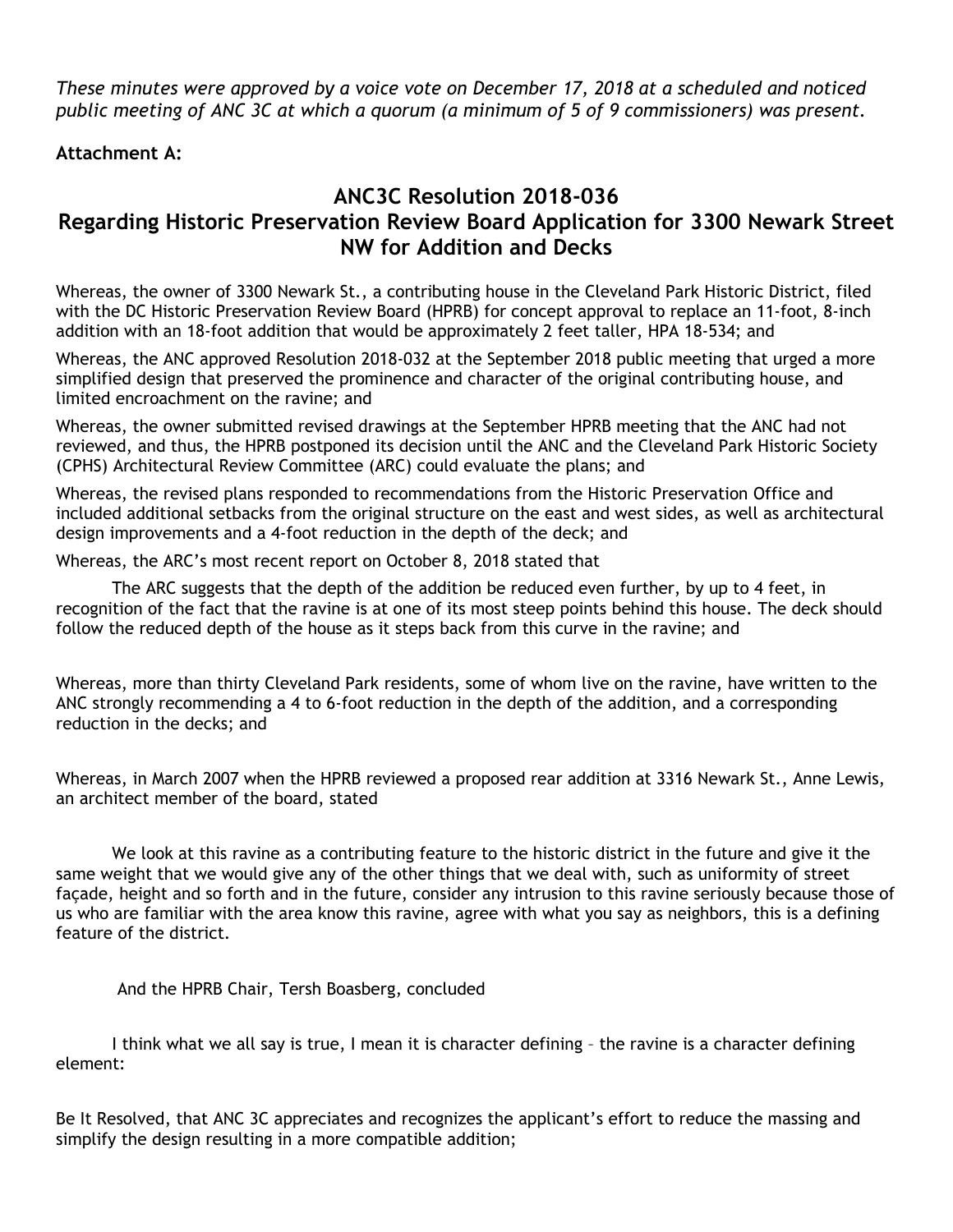Be It Resolved, that ANC 3C continues to agree with the ARC and the neighbors that the depth of the proposed addition and decks will have a negative effect on the ravine, and, thus, urges the HPRB to reduce the addition by a minimum of 4 feet with a similar reduction to the depth of the southern end of the deck; and

Be It Resolved that the Chair or her designee is authorized to represent the commission on this matter.

**Attested by**

fany . Sulled

Nancy J. MacWood

**Chair, on November 19, 2018**

This resolution was approved by a voice vote on November 19, 2018 at a scheduled and noticed public meeting of ANC *3C at which a quorum (a minimum of 5 of 9 commissioners) was present.*

#### **Attachment B:**

## **ANC3C Resolution 2018-037**

# **Regarding Historic Preservation Review Board Application for 3219 Wisconsin Ave NW to Move Contributing House and Build 6-story Apartment Building**

Whereas, the owner of 3219 Wisconsin Avenue, which features a contributing house to the Cleveland Park Historic District, filed an application with the DC Historic Preservation Review Board (HPRB) to relocate and rotate the house on the lot and to build a 7-story multi-family addition next to the relocated house; and

Whereas, the applicant proposes to remove part of the front porch that includes a one-story corner of the house, and non-original enclosed rear porches; and

Whereas, the applicant would rotate the house to front on Macomb St. and hug the driveway edge on the west side of the lot; the driveway would be the separation between the relocated house and the singlefamily house next door to the west; and

Whereas, the proposed addition would measure 75 feet in height with its stair tower taller and immediately adjacent to the house; and

Whereas, the design of the proposed new building borrows the vertical oriel windows from 3217 on the Wisconsin Avenue façade and wraps it around to the Macomb Street façade; and

Whereas, the design also features balconies on four floors starting at the house roof eave and facing into the historic district; and

Whereas, the design features brown brick for the base and stair tower and grey metal panels for the balance of the building; and

Whereas, ANC 3C previously had no objection to moving the contributing house at 3211 Wisconsin Avenue to the front of its lot to make room for a new multi-family building at the rear of the lot: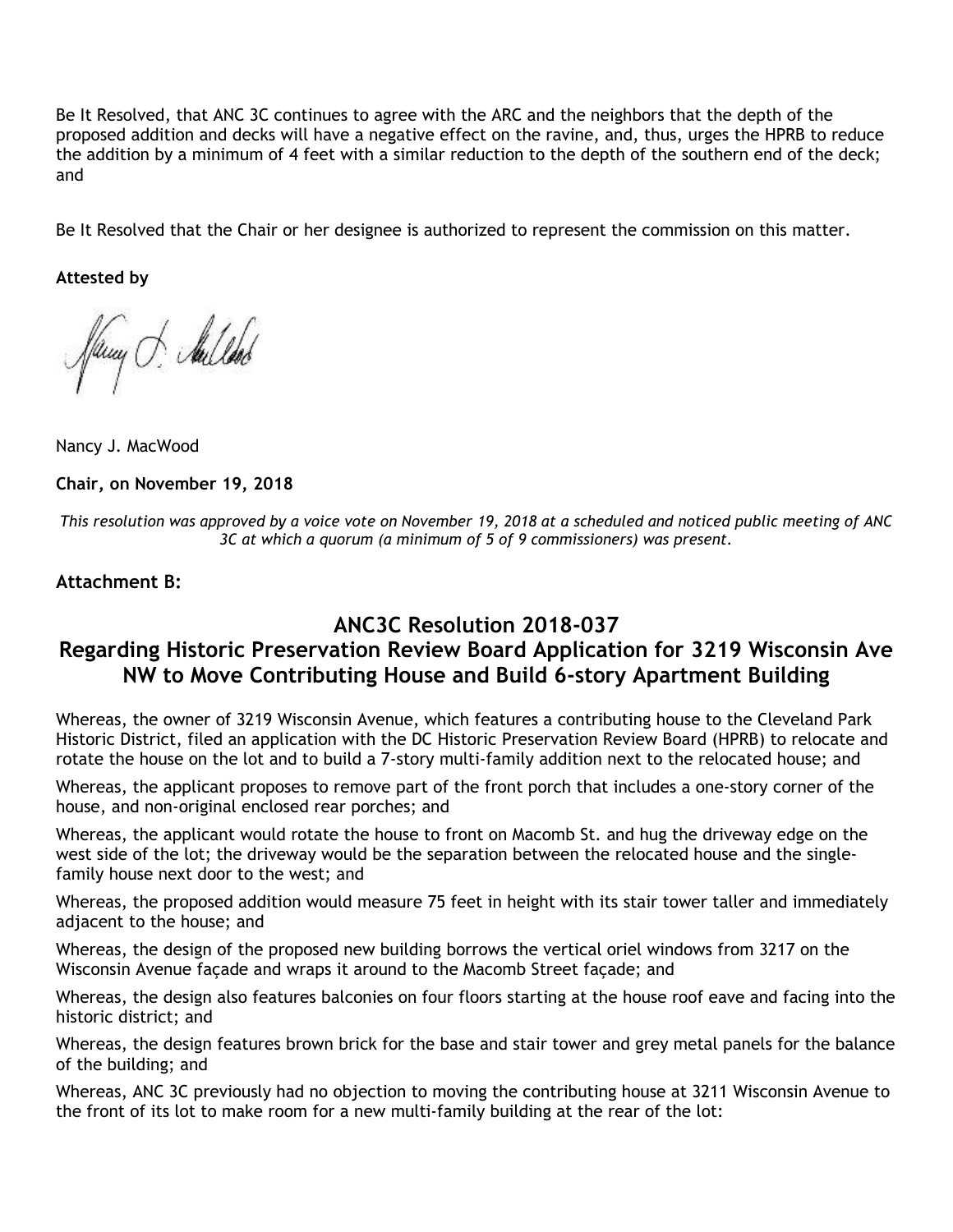Be It Resolved, that ANC 3C does not object to moving the contributing house on the lot if it will preserve the integrity of the house and a sense of place that reflects its original setting;

Be It Resolved that ANC 3C is concerned that the interest in maximizing the development envelope on the site will result in a dominate addition that dwarfs and alters the character of the house; and

Be It Resolved, that ANC 3C hopes this project can be successful and we wish to remain involved in its development. The ANC has the following concerns about the proposal at this time

-the front corner of the house and the adjoining section of front porch would be demolished;

-the house would have a 9-foot walkway opening separating about 1/3 of its depth from the beginning of the stair tower, which may not be enough open space to establish the significance of the house;

-the proposed oriel windows accentuate the verticality of the addition and extend beyond the front façade of the house on Macomb St.;

-the proposed rear balconies could present privacy and noise concerns for the residents to the east; none of the buildings on the east side of Wisconsin Avenue in Cleveland Park feature rear balconies; and

-the proposed finishes are not representative of the Cleveland Park Historic District;

Be It Resolved, that ANC 3C urges the HPRB to require a sun study to determine how the location and height of the proposed building, including stair tower, would affect the Cleveland Park Historic District to the east;

Be It Resolved that the Chair and her designee are authorized to represent the commission on this matter, and further that the commission would like to review revisions of this proposal if the HPRB does not delegate final approval to the HPO staff.

**Attested by**

Pany J. Aulland

Nancy J. MacWood

#### **Chair, on November 19, 2018**

This resolution was approved by a voice vote on November 19, 2018 at a scheduled and noticed public meeting of ANC *3C at which a quorum (a minimum of 5 of 9 commissioners) was present.*

### **Attachment C:**

# **ANC3C Resolution 2018-038 Regarding Historic Preservation Review Board Application for 3426 Macomb Street NW for Rear Two-Story Addition**

Whereas, the owners of a house built in 1895 that is a contributing house in the Cleveland Park Historic District at 3426 Macomb Street filed for concept review with the DC Historic Preservation Review Board (HPRB), HPA #19-063; and

Whereas, the proposal would add structure on the first and second floors to fill in spaces on the west side of the house currently featuring bay windows, which are not visible from the street; and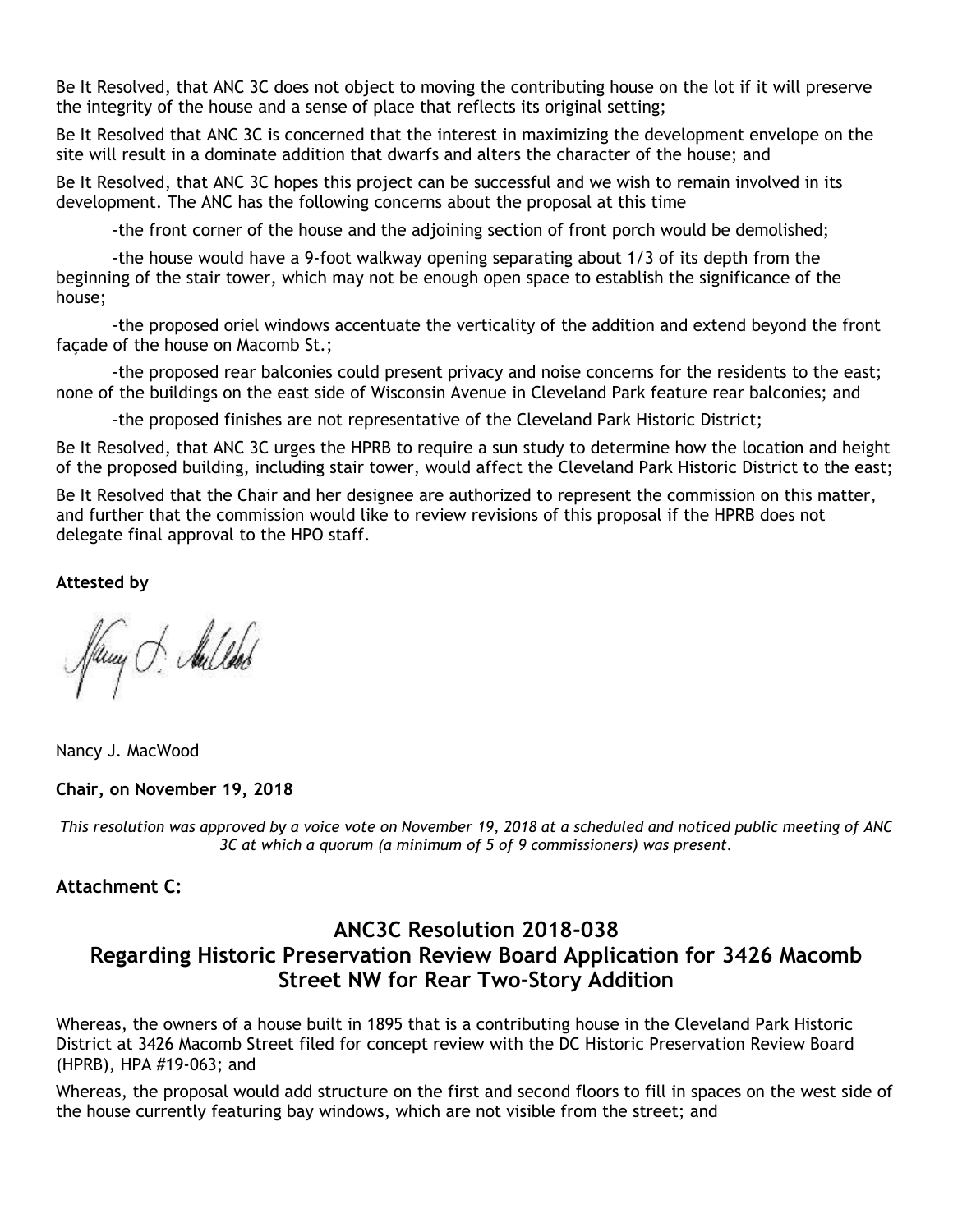Whereas, the proposal would minimally expand the footprint of an existing rear porch, enclose it and add a second story; and

Whereas, the windows, exterior treatment and finishes would be compatible with the original structure and the historic district:

Be It Resolved, that ANC 3C has no objection to the proposal;

Be It Further Resolved that the Chair and her designee(s) are authorized to represent the commission on this matter.

**Attested by**

fany . Sulled

Nancy J. MacWood

**Chair, on November 19, 2018**

This resolution was approved by a voice vote on November 19, 2018 at a scheduled and noticed public meeting of ANC *3C at which a quorum (a minimum of 5 of 9 commissioners) was present.*

### **Attachment D:**

# **ANC3C Resolution 2018-039 Regarding Embassy of the Republic of Nepal Application for Chancery Conversion BZA No. 19875**

Whereas, the Embassy of the Republic of Nepal (Applicant) is seeking approval from the Board of Zoning Adjustment (BZA), Case No. 19875, to convert the Applicant's property at 2730 34<sup>th</sup> Place NW, currently serving as the residence of the Ambassador of the Republic of Nepal to the United States (Ambassadorial Residence), into a chancery;

Whereas, this application is subject to DCMR Subtitle X Sec. 201.3-201.7, which provides that the Board of Zoning Adjustment (BZA) is not to grant approval for a chancery to be located in a low- to medium-density residence zone unless the proposed setting of the chancery is a "mixed-use area," which is defined as an area with greater than fifty percent non-residential land usage (Subtitle X Sec. 201.5);

Whereas, the BZA Rules of Practice and Procedure require that the Applicant calculate the land area of each lot within the square, and provide a Certificate of Occupancy for lots with non-residential uses (Subtitle Y Sec. 301.6);

Whereas, the Applicant is permitted to use an area other than a square to determine the accurate mix of uses, but the Applicant must explain the basis for using the area, which cannot rely solely on using an area previously approved by the BZA (Subtitle Y, Sec. 301.7);

Whereas, the Applicant submitted an area to the BZA that includes part of square 1939 where its residential property is located and where chanceries for the Embassy of Cape Verde, Embassy of the Republic of Iraq, and Embassy of Norway, as well as, Soka Gakkai International are located;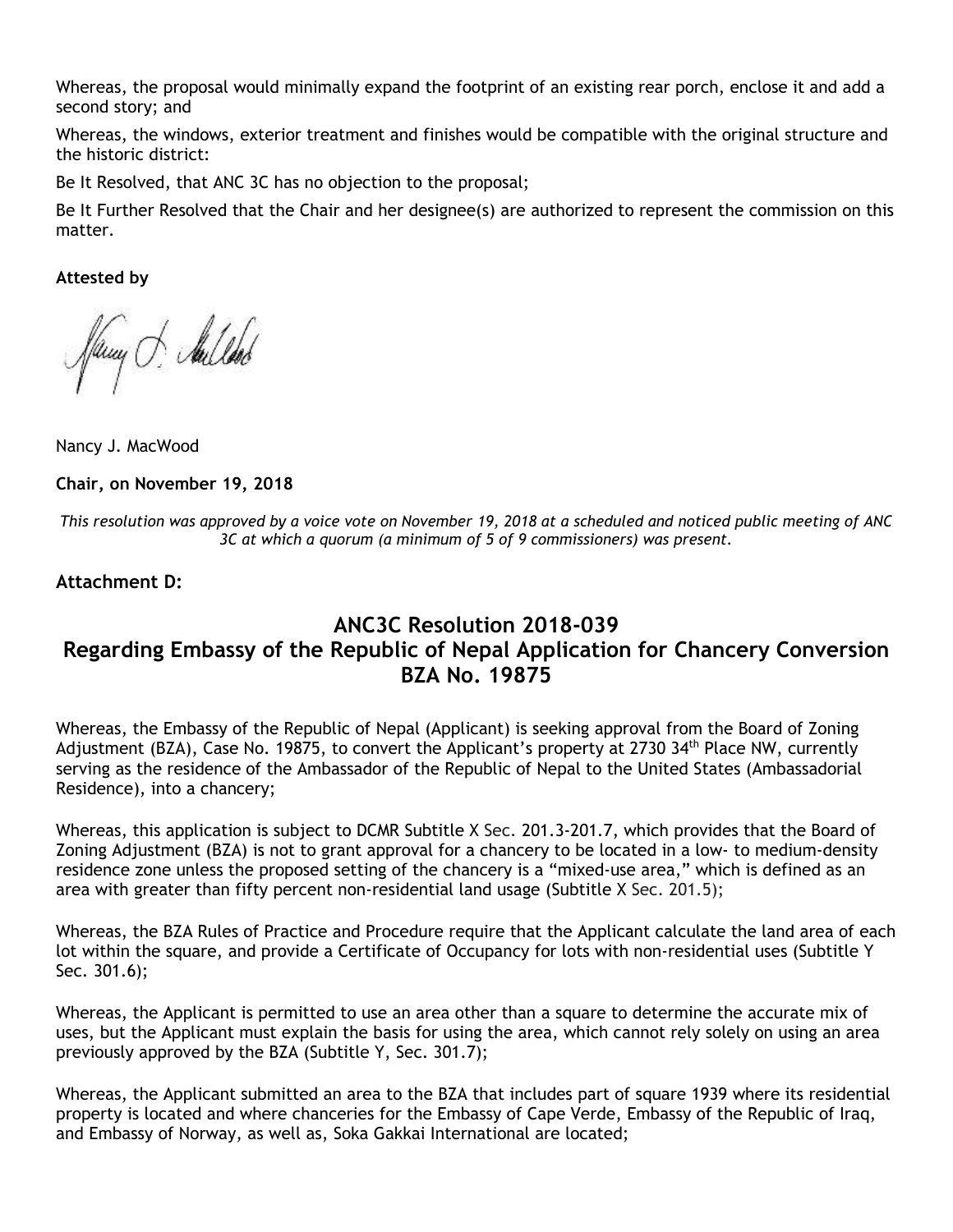Whereas, the Applicant has provided Certificates of Occupancy for the Embassy of the Republic of Iraq, the Embassy of Cape Verde, and Soka Gakkai International, but the neighbors of the embassy believe the submitted certificates may not be the most recent and that there are limits on the non-residential use not reflected in the older certificates for at least one of the embassies;

Whereas, the Applicant also proposes to include in the area part of square 2122, which begins on the eastern side of 34<sup>th</sup> Street and which was used by the Embassy of Norway, which is located on the east side of 34th Street, in a recent FMBZA case;

Whereas, in its November 14, 2018 letter to the FMBZA the Applicant explains that it included square 2122 because it includes more of the diplomatic uses centered on Massachusetts Avenue and those uses are more akin to its proposed use than the residential uses on  $34<sup>th</sup>$  Place where the embassy is located, and further that it used almost the same area approved by the FMBZA in the recent case involving the Embassy of Norway;

Whereas, the residents in a letter to the FMBZA (Exhibit 39) argue that only the area of square 1939 should be used to determine the accurate mix of uses adjacent to the Ambassadorial Residence because it maps a distinct single-family neighborhood bordered by Massachusetts Avenue to the south and 34<sup>th</sup> Street to the east, and that the area on the western side of  $34<sup>th</sup>$  Street, mapped as square 2122, has a very different character noted for its concentration of diplomatic properties:

Be It Resolved that ANC 3C finds that the Ambassadorial Residence is in the middle of square 1939 and appears consistent with and functions almost seamlessly in the square's residential neighborhood centered on 34<sup>th</sup> Place; and the ANC finds that the area east of 34<sup>th</sup> St. in square 2122 is a very different type of residential neighborhood where diplomatic uses predominate over residential uses;

Be It Resolved that the ANC interprets the Applicant's reason for not choosing to use square 1939 in its entirety as based on its predominate residential land area that would not create the desired mixed-use area;

Be It Further Resolved that ANC 3C finds that it is reasonable for the FMBZA to approve an area that included squares 1939 and 2122 for the Embassy of Norway case because that embassy and chancery has a large presence on Massachusetts Avenue and 34<sup>th</sup> Street where the embassy extends almost a block with diplomatic uses across the street in square 2122;

Therefore, Be It Resolved that ANC 3C finds that only square 1939 should be used to determine an accurate area and it must oppose the Applicant's conclusion that the proposed chancery and existing Ambassadorial Residence is located in a mixed-use area. Accordingly, the BZA should disapprove the application (Subtitle X, Sec. 201.7);

Be It Resolved that the Chair and her designee are authorized to represent the commission on this matter.

**Attested by**

Jamy . Aulled

Nancy J. MacWood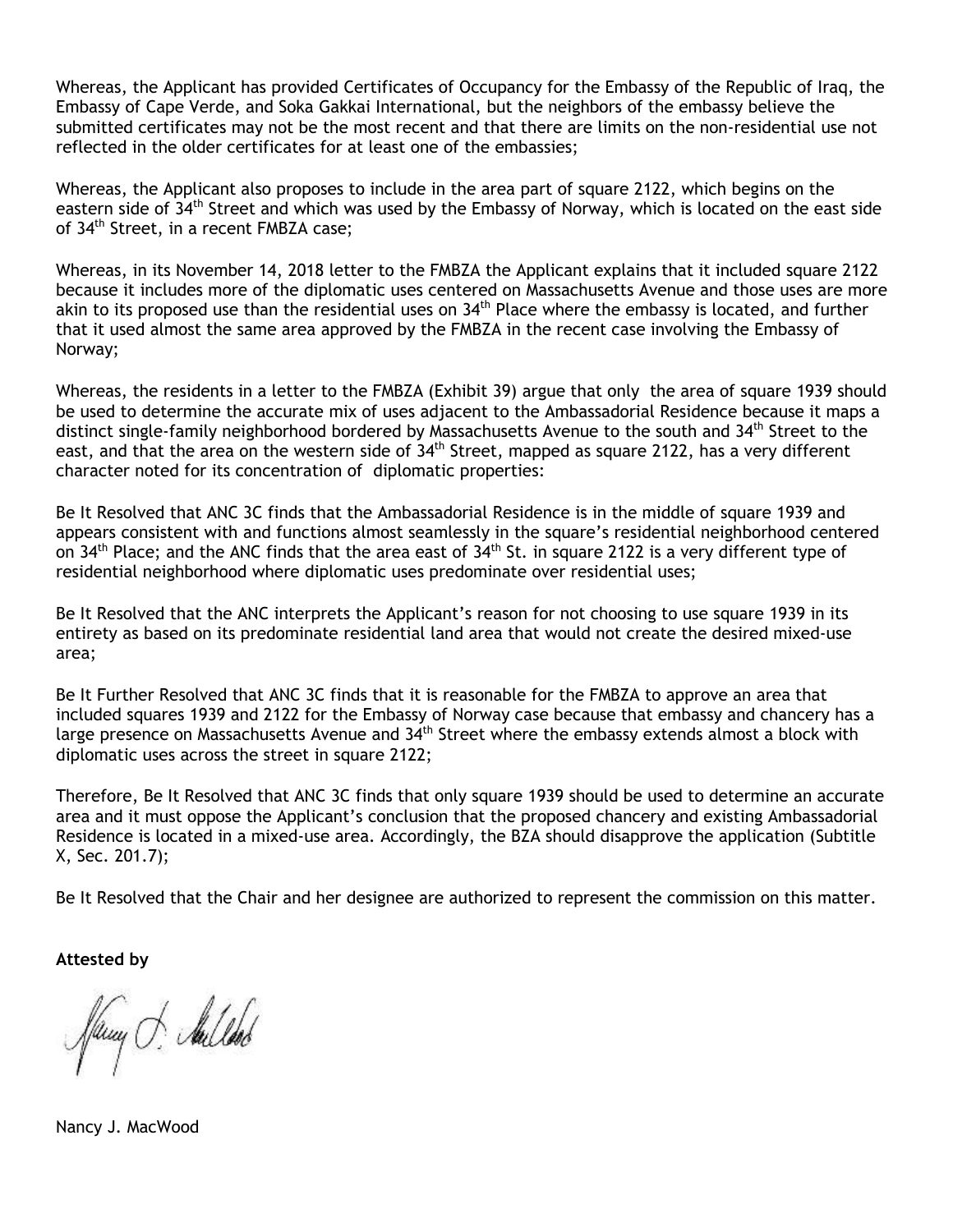#### **Chair, on November 19, 2018**

This resolution was approved by a voice vote on November 19, 2018 at a scheduled and noticed public meeting of ANC *3C at which a quorum (a minimum of 5 of 9 commissioners) was present.*

#### **Attachment E:**

Ms. Melinda Bolling Director, Department of Consumer & Regulatory Affairs (DCRA)

Ms. Keith Anderson Acting Director, Department of General Services (DGS)

Mr. Delano Hunter Director, Department of Parks & Recreation (DPR)

Mr. Jeff Marootian District Department of Transportation (DDOT)

Mr. Tommy Wells Department of Energy & Environment (DOEE)

Re: Hearst Park Renovation and Pool Improvement Project

November 19, 2018

Dear Directors Bolling, Gillis, Hunter, Marootian, and Wells,

ANC 3C is writing to you today with regard to outstanding concerns related to the Hearst Park Renovation and Pool Improvement Project.

#### Environmental Impact

DOEE completed an environmental assessment of the project, informed in large part by the Environmental Impact Screening Form (EISF) completed Cox Graae + Spack Architects, the contractors retained for the project. Upon review of the EISF by DPR, DGS and relevant contractors, members of the community identified over a dozen discrepancies and unaddressed issues between the form's responses and what has been presented to the community in either reports and/or community meetings. Among the issues of greatest concern are those which are focused on stormwater management, including the following:

- $\Box$  Section II. 17: DPR and DDOT conducted an evaluation of Park and Idaho Ave ROW existing stormwater facilities. As reported to the community, these facilities are inadequate to support the Park's existing storm water influx. Additionally, the facilities have not been maintained for years.
- $\Box$  Section III. 2: As briefed to the community on October 2, 2018, the property now will include two twostory buildings with elevators (a pool house and a utility building). It was unstated whether the second building, like the first, will be supported by piers due the site's location on landfill. Nothing in the EISF or the supporting documents assesses the impact of a second two-story building.
- $\Box$  Stormwater management and project compliance with the 2013 DC Stormwater Management Rule has been the focus of ANC 3F, ANC 3C, CPCA and community interest groups' resolutions and individual citizen appeals. To date, no stormwater management study has been presented to show that the project's planned bio-retention facilities and green roof will meet standards. The description of the stormwater schema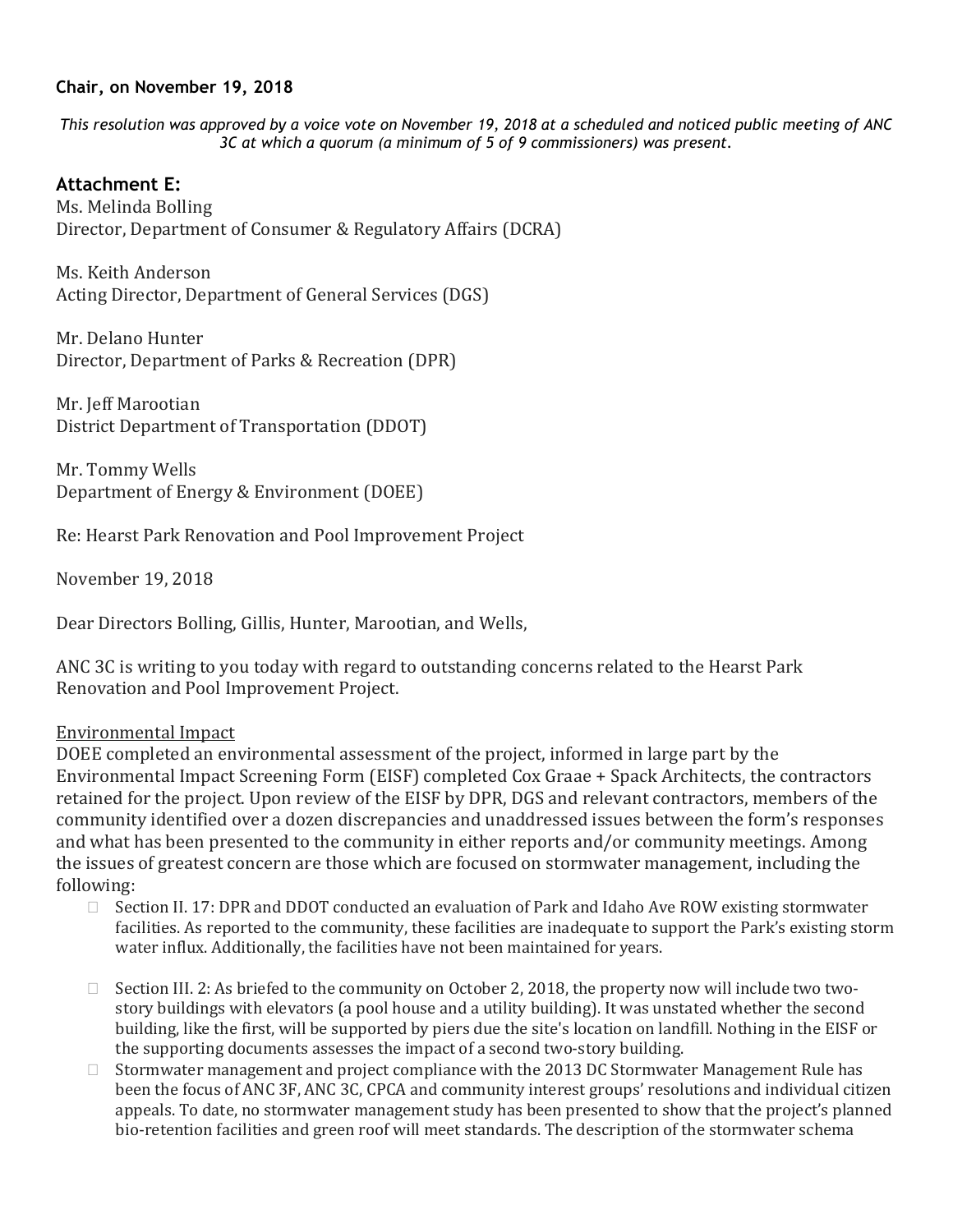delivered as supporting documentation to the EISF is a single drawing (ref. D) paired with a narrative that includes incomplete language such as, "These BMP's [stormwater Best Management Practices] will treat the building roof and landscape feature areas. The BMP's will then tie into the existing Springland Lane N.W. separate storm system and eventually outfall into the XXXXXXX…" Yet, as identified in EISF Discrepancy II. 17, DPR and DDOT's analysis indicates that the current stormwater drainage path planned for use by the development is inadequate and not maintained. Other inaccuracies exist such as identifying that the separate sewage system for intended discharge flows into the Anacostia River [as presented, the discharge is planned to be into the Melvin Hazen Tributary of Rock Creek which flows into the Potomac River].

ANC 3C and the community have concerns associated with the fact that inaccurate or incomplete responses were used to make final determinations with respect to environmental impact. Given the proximity to both the Melvin Hazen Tributary and a significant number of properties already facing stormwater management issues, it is incumbent upon the District to ensure that work within the Park includes accurate and comprehensive analysis of potential environmental impact, stormwater management, and environmental and heritage tree preservation plans.

### Pedestrian Safety and Traffic Management

Surrounding Hearst Park – with a particular focus on Rodman, Idaho, Quebec, and 37th Streets – community members have identified existing pedestrian safety concerns including but not limited to needed crosswalks and repainting of existing crosswalks. Furthermore, elements of the EISF which touch on traffic and parking include discrepancies including:

- □ Section III. 6: The EISF reports that 55% of Park's attendees will drive or carpool, yet DPR's response to ANC 3C Resolution No. 2017-021 reported that Park users will "more than likely walk or bike to the site."
- $\Box$  Section III. 7a: The response provided by contractors is inconsistent with the data provided in ref. B pg. 3. Further, peak hour data does not comprehensively represent recreational facility activity throughout the day during all four seasons. This flaw is common to both ref. B and the EISF. Finally, no parking study has been conducted.
- $\Box$  Section III. 10: No description was provided for the existing parking configuration. As noted above, no parking analysis was completed.

In order to ensure pedestrian safety in the area, it is imperative that studies be accurate and comprehensive both in completion and subsequent representation of content.

### Recommendations

In consideration of the most pressing issues at this time, ANC 3C requests the following:

- 1) **DGS, DPR, DDOE, and DCRA require contractors associated with the project to revise the EISF** to ensure accuracy within all responses. ANC 3C further requests that DDOE review the revised EISF and potential environmental impact associated with the project.
- 2) **DGS and DPR complete a comprehensive stormwater management plan and tree protection plan**, inclusive of protocol for enforcement to protect the Melvin Hazen Tributary.
- 3) **DDOT conduct a community meeting that includes all relevant agencies and community stakeholders** (e.g. neighbors, DPR, DDOT, representatives from Roadside Development and Donohoe Development, and members of the Hearst Elementary School, Sidwell Friends School, and Stoddert Soccer communities) in early December. The purpose of this meeting would be to address traffic and pedestrian safety issues around the periphery of the park in order to comprehensively examine